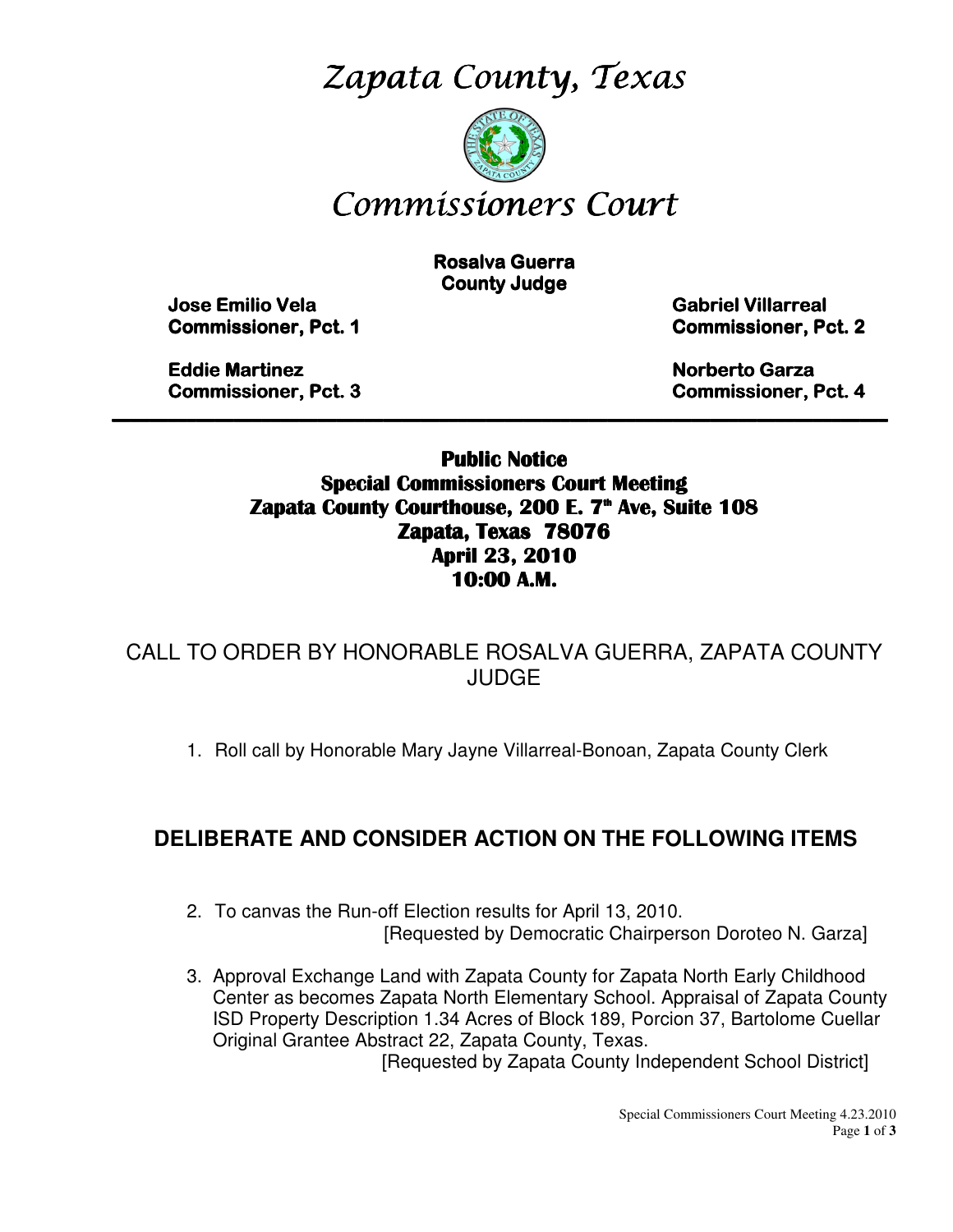**Note 1 Gov't Code Ann 551.071, Consultation with Attorney Note 2 Gov't Code Ann 551.072, Real Property Note 3 Gov't Code Ann 551.074, Personnel Matters Note 4 Gov't Code Ann 551.076, Security** 

The Commissioners Court will consider the following items in Executive Session. The Commissioners Court may also consider any other matter posted on the agenda if there are issues that require consideration in Executive Session and the Commissioners Court announces that the item will be considered during Executive Session.

## **EXECUTIVE SESSION**

#### **ADJOURN**

Pursuant to the authority granted under Government Code, Chapter 551, the Commissioners Court may convene a closed session to discuss any of the above agenda items. Immediately before any closed session, the specific section or sections of Government Code, Chap. 551 that provide statutory authority will be announced.

#### DATED THIS 19th DAY OF April, 2010.

**By: \_\_\_\_\_\_\_\_\_\_\_\_\_\_\_\_\_\_\_\_\_\_\_\_\_\_\_\_\_\_\_\_\_\_\_\_** 

 **Sara A. Rocha Court Coordinator**